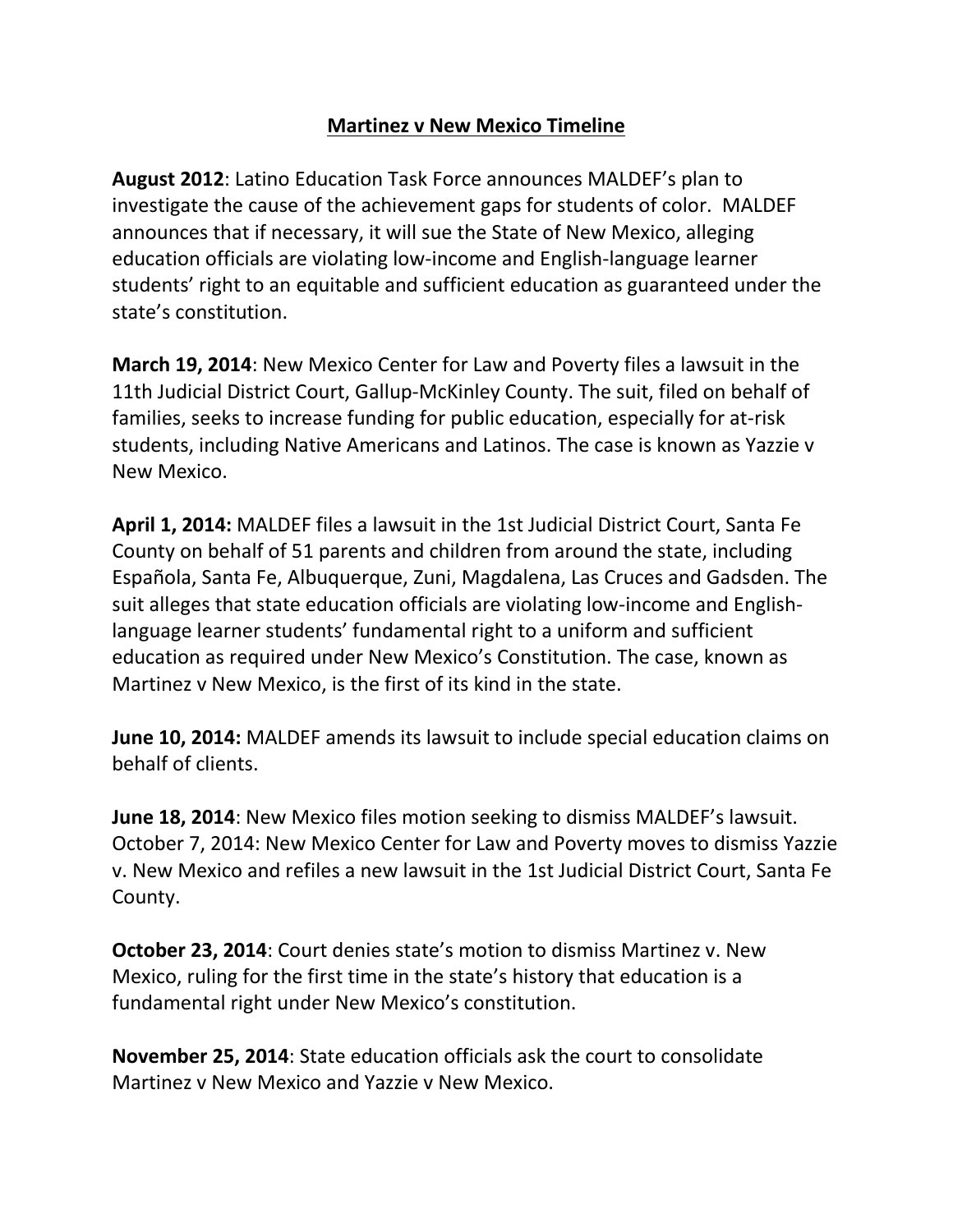**January 26, 2015**: Court consolidates the Yazzie lawsuit into the Martinez lawsuit against the state.

**May 22, 2017**: Court hears pretrial motions, including request for summary judgment.

**June 12, 2017:** Trial begins in the landmark lawsuit challenging New Mexico's failure to adequately provide low-income students and English-language learners an appropriate education as required by the state's constitution.